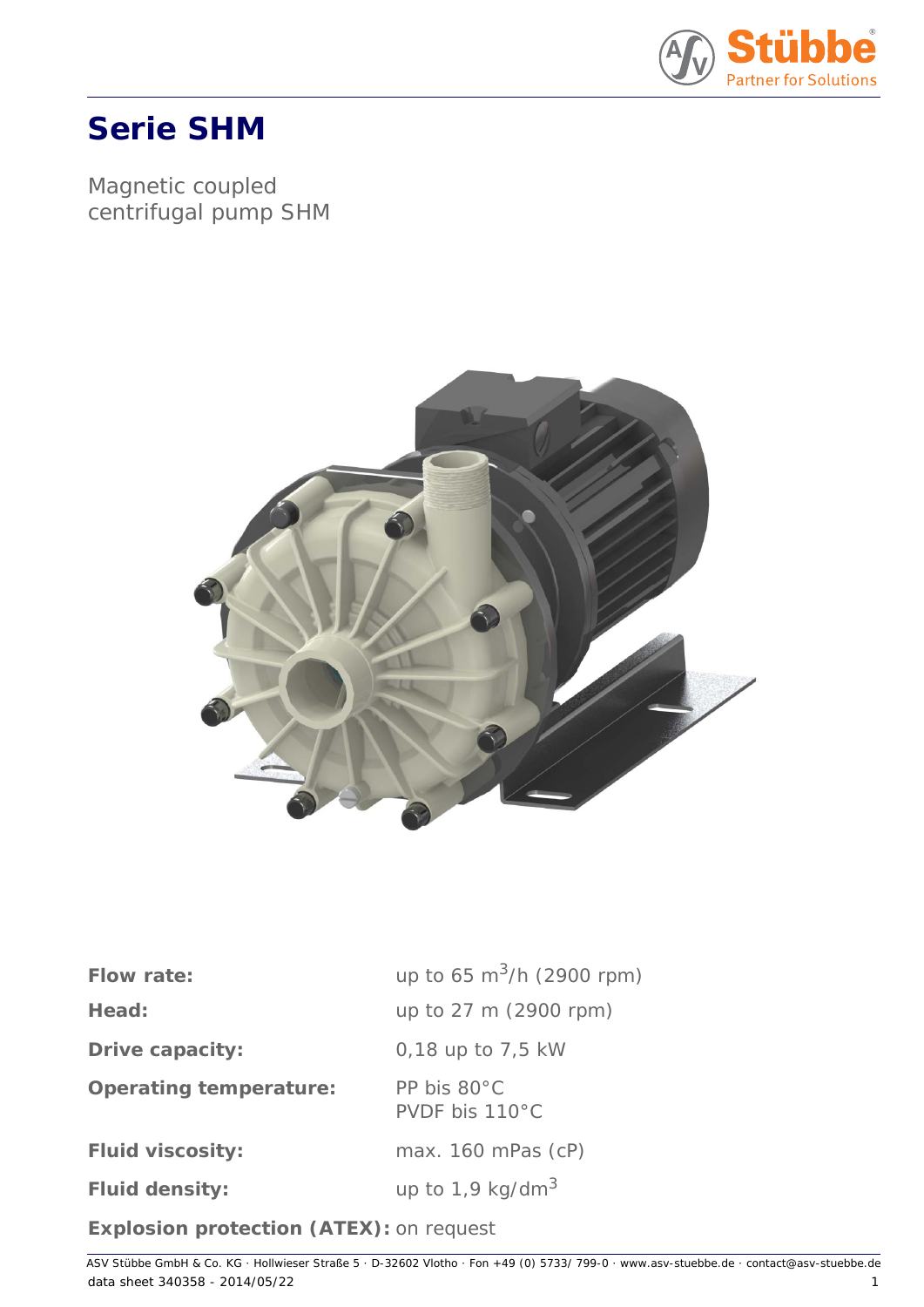

#### **Features**

- hermetically encapsulated hydraulics and smooth running
- wide performance spectrum of up to 7.5 kW
- powerful magnet system
- compact design
- unfilled PVDF version for high-quality applications
- high availability due to modular design system

#### **Utilisation**

• for transportation of neutral, aggressive, crystallizing, ground water contaminating, toxic and/or explosive acids, alkalines or solution mixtures free of solids provided that the components getting in contact with the medium are resistant at operating temperature according to the ASV resistance guide.

#### **Suction**

• the pump is not self-priming

#### **Testing**

• acc. to DIN EN ISO 9906

#### **Materials**

| • hydraulic:                         | PP-GF* oder PVDF                                                                  |
|--------------------------------------|-----------------------------------------------------------------------------------|
| seals:                               | EPDM, FPM, FFKM                                                                   |
| • sliding bearing (rotary / static): | SSiC/SSiC<br>HD-Carbon/ SSiC <sup>**</sup>                                        |
| • connecting bolts:                  | stainless steel (1.4301)                                                          |
| • metallic components:               | corrosion protection by multi coating with high grade 2C protection<br>paint coat |

## **Connection**

| • SHM 20-15:           | standard union DIN 8063                                 |
|------------------------|---------------------------------------------------------|
| • SHM 40-40 bis 65-50; | adapter for threaded necks acc. DIN 8063 or             |
|                        | adapter for flange acc. DIN EN 1092 or flange acc. ANSI |

## **Motor (standard version)**

| • voltage $(0, 18 - 2, 20 \text{ kW})$ | 230/400V, 50Hz      |
|----------------------------------------|---------------------|
| • voltage $(3,00 - 7,50 \text{ kW})$   | 400/690V, 50Hz      |
| • protection type:                     | IP 55               |
| • varnishing:                          | RAL 7016 acid-proof |

- suitable for operation on a frequency converter
- PTC (thermistor recommended)

#### **Motor options**

- frequency converter
- temperature sensor
- tropical insulation
- forced ventilation
- anti-condensation heating (from 3 kW)

# **Accessories**

- pump guard PTM
- self-priming container
- •

\* casing fiberglass-reinforced \*\* safe to run dry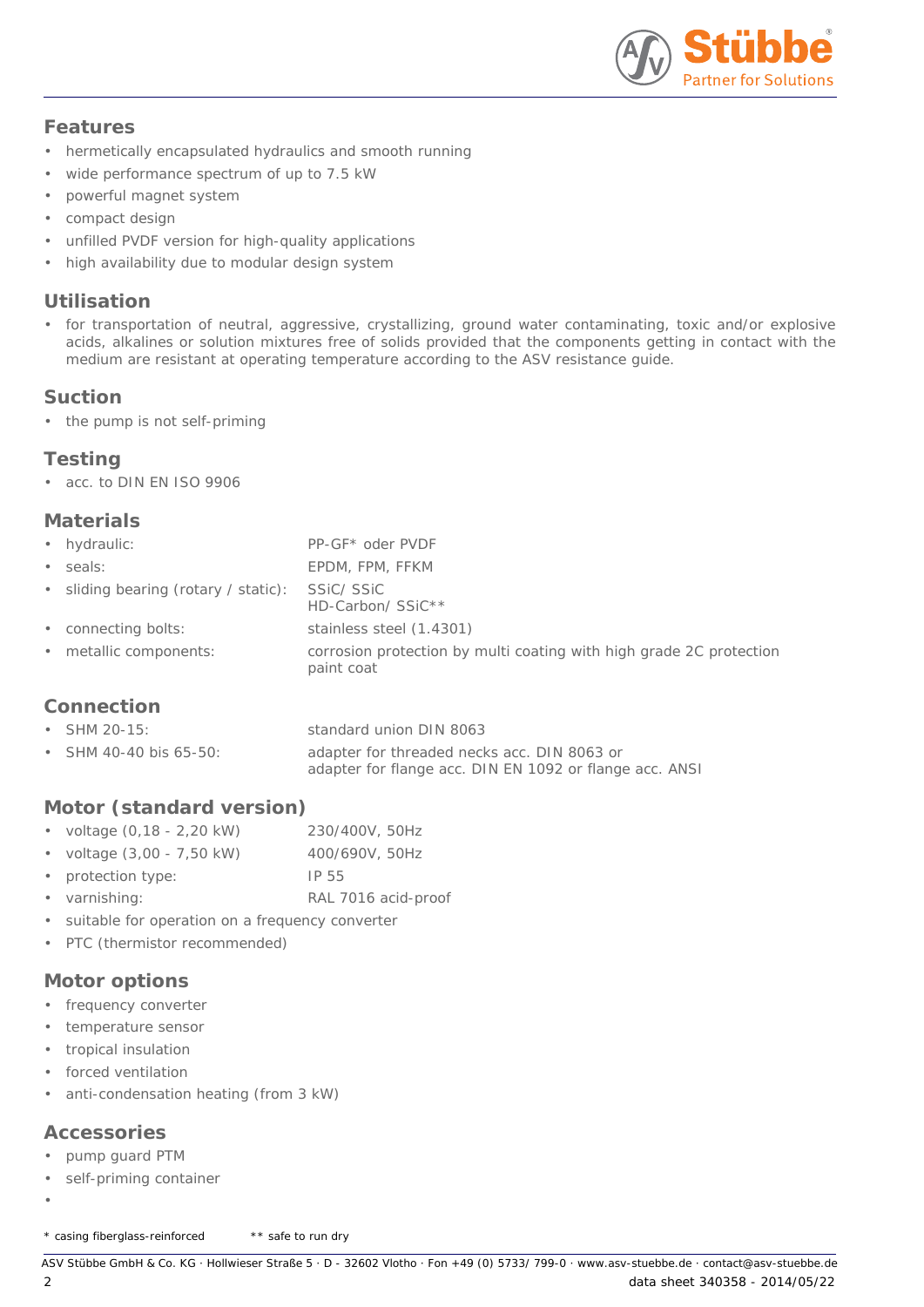

## **Variants**



## **Variants**

| <b>Type</b>                                     |                         | $20 - 15$      | $40 - 40 - S$ | $40 - 40 - L$ | $50 - 40 - S$ | $50 - 40 - L$ | $65 - 50$ |
|-------------------------------------------------|-------------------------|----------------|---------------|---------------|---------------|---------------|-----------|
| $H_{\text{max}}$ (m)                            |                         | $\overline{7}$ | 11            | 16            | 23            | 27            | 27        |
| $Q_{\text{max.}}$ (m <sup>3</sup> /h)           |                         | 3              | 16            | 19            | 27            | 35            | 65        |
| Casing                                          |                         |                |               |               |               |               |           |
|                                                 | PP-PPGF*                | $\bullet$      | $\bullet$     | $\bullet$     |               |               |           |
|                                                 | <b>PVDF</b>             |                | $\bullet$     |               |               |               |           |
|                                                 |                         |                |               |               |               |               |           |
|                                                 |                         |                |               |               |               |               |           |
|                                                 |                         |                |               |               |               |               |           |
|                                                 | threaded necks DIN 8063 | $\bullet$      | $\bullet$     | $\bullet$     |               |               |           |
|                                                 | flange DIN EN 1092      |                | $\bullet$     | $\bullet$     |               |               |           |
| Connection<br><b>Seals</b><br>Bearings<br>Motor | flange ANSI             |                |               |               |               |               |           |
|                                                 |                         |                |               |               |               |               |           |
|                                                 |                         |                |               |               |               |               |           |
|                                                 | EPDM                    | $\bullet$      | $\bullet$     | $\bullet$     | $\bullet$     | $\bullet$     |           |
|                                                 | FPM                     |                | $\bullet$     |               |               |               |           |
|                                                 | FFKM (flange)           |                |               |               |               |               |           |
|                                                 | FFKM (threaded necks)   |                |               |               |               |               |           |
|                                                 |                         |                |               |               |               |               |           |
|                                                 | SSiC/SSiC               | $\bullet$      | $\bullet$     | $\bullet$     | $\bullet$     | $\bullet$     |           |
|                                                 | DH-Carbon/ SSiC         | $\bullet$      | $\bullet$     | $\bullet$     | $\bullet$     | $\bullet$     |           |
|                                                 |                         |                |               |               |               |               |           |
|                                                 |                         |                |               |               |               |               |           |
|                                                 | 2900 rpm                |                |               |               |               |               |           |
|                                                 | 0,18 kW                 | $\bullet$      |               |               |               |               |           |
|                                                 | 0,25 kW                 |                |               |               |               |               |           |
|                                                 | 0,37 kW                 |                |               |               |               |               |           |
|                                                 | 0,55 kW                 |                |               |               |               |               |           |
|                                                 | 0,75 kW                 |                |               | $\bullet$     |               |               |           |
|                                                 | 1,10 kW                 |                |               |               |               |               |           |
|                                                 | 1,50 kW                 |                |               |               |               |               |           |
|                                                 | 2,20 kW                 |                |               |               |               |               |           |
|                                                 | 3,00 kW                 |                |               |               |               |               |           |
|                                                 | 4,00 kW                 |                |               |               |               |               |           |
|                                                 | 5,50 kW                 |                |               |               |               |               |           |
|                                                 | 7,50 kW                 |                |               |               |               |               |           |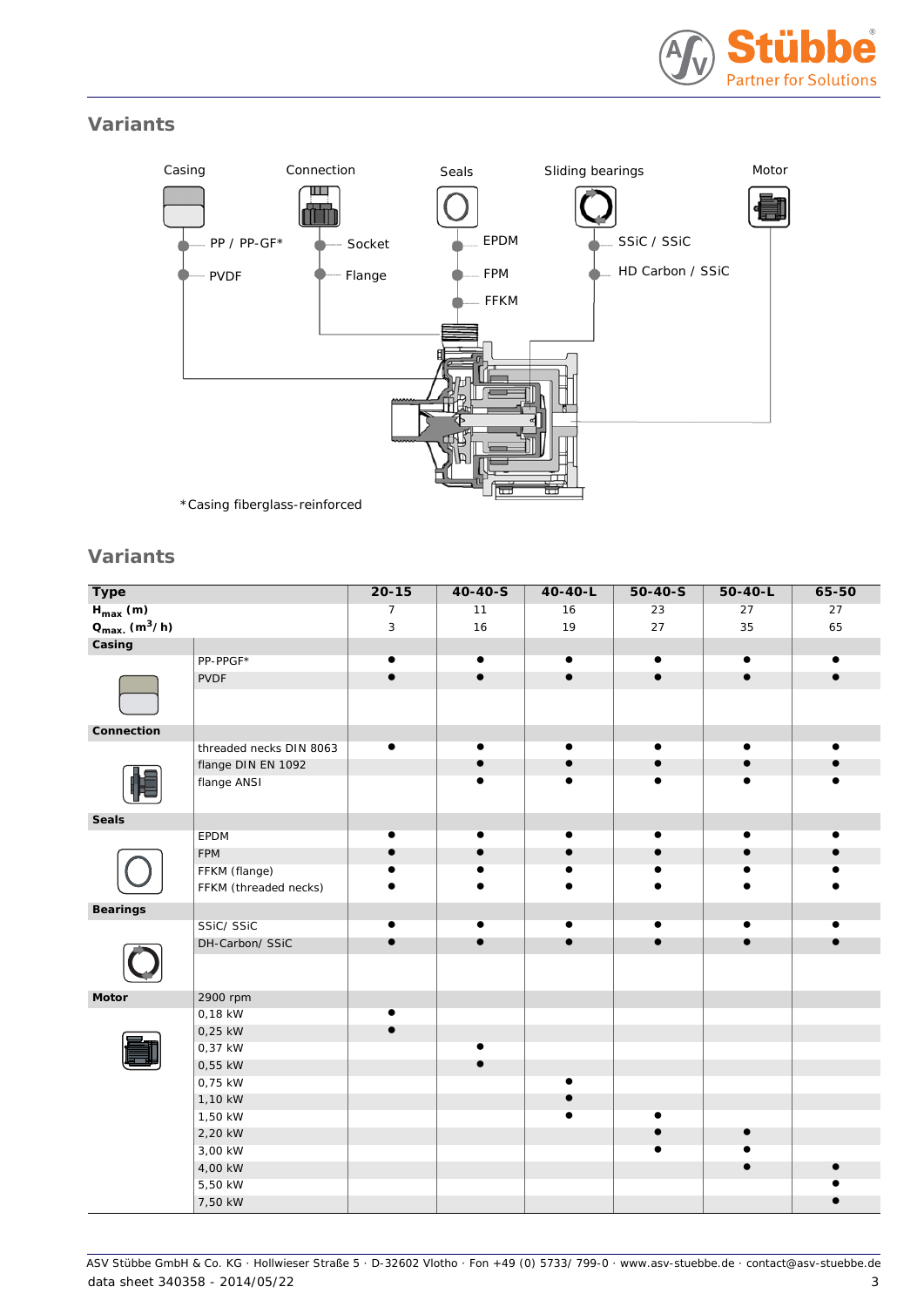

# **Sectional drawing**



| item           | designation                |
|----------------|----------------------------|
| $\mathbf{1}$   | casing                     |
| 2              | $O$ -ring                  |
| 3              | impeller shaft             |
| 4.1            | axial bearing (impeller)   |
| 4.2            | axial bearing (casing)     |
| 4.3            | axial bearing (rear cover) |
| 5              | bearing bush               |
| 6              | Impeller with magnet       |
| $\overline{7}$ | motor coupling with magnet |
| 8              | rear cover                 |

4 data sheet 340358 - 2014/05/22 ASV Stübbe GmbH & Co. KG · Hollwieser Straße 5 · D - 32602 Vlotho · Fon +49 (0) 5733/ 799-0 · www.asv-stuebbe.de · contact@asv-stuebbe.de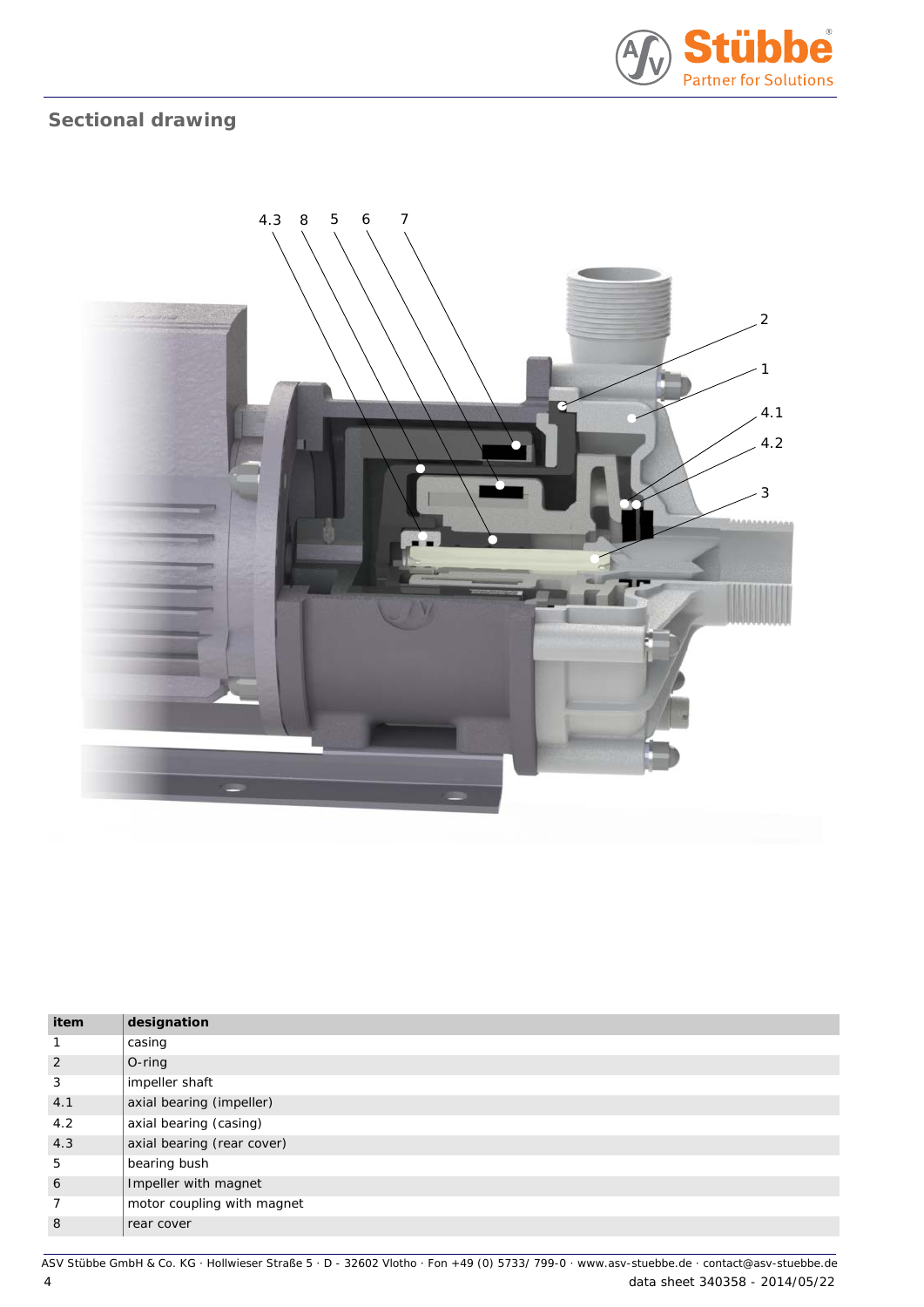

## **Performance curves (testing with water)**

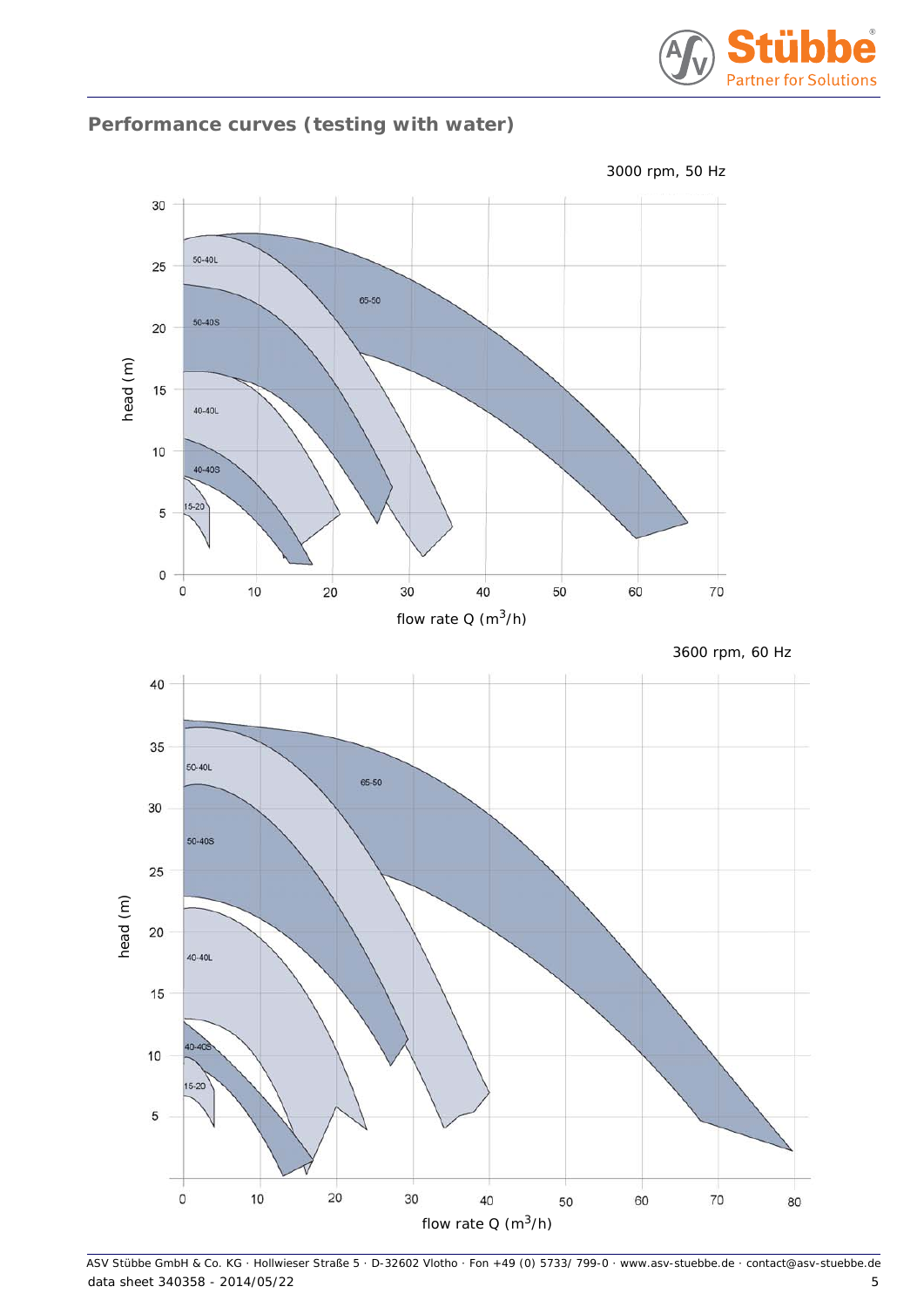

## **Pump dimensions**



# **Connection adapter**



6 data sheet 340358 - 2014/05/22 ASV Stübbe GmbH & Co. KG · Hollwieser Straße 5 · D - 32602 Vlotho · Fon +49 (0) 5733/ 799-0 · www.asv-stuebbe.de · contact@asv-stuebbe.de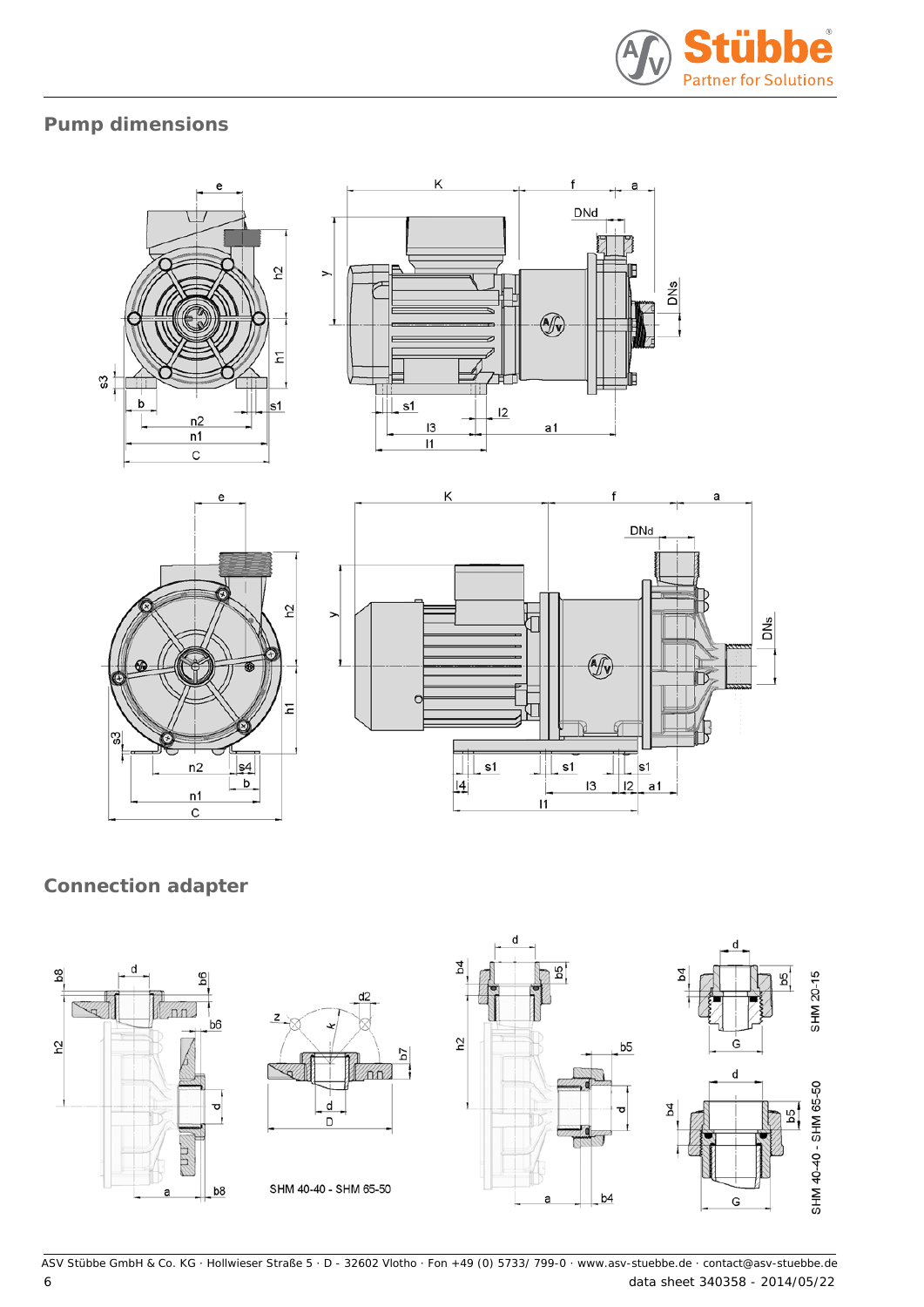

## **Pump dimension**

| <b>SHM</b>      |                 | $20 - 15$                | $40 - 40 - S$                | 40-40-L                      | $50 - 40 - S$    | 50-40-L             | 65-50            |
|-----------------|-----------------|--------------------------|------------------------------|------------------------------|------------------|---------------------|------------------|
|                 | <b>DNs</b>      | 20                       | 40                           | 40                           | 50               | 50                  | 65               |
|                 | d               | 32                       | 50                           | 50                           | 63               | 63                  | $\overline{75}$  |
|                 | G               | 11/2"                    | 21/4"                        | 21/4"                        | 23/4"            | 23/4"               | 31/2"            |
|                 | b4              | 3                        | 13                           | 13                           | 13               | 13                  | 17               |
| suction side    | b <sub>5</sub>  | 16                       | 23,5                         | 23,5                         | 27,5             | 27,5                | 30               |
|                 | b6              | $\overline{a}$           | 7,4                          | 7,4                          | 6, 5             | 6, 5                | 7,5              |
|                 | b7              | $\overline{a}$           | 18                           | 18                           | 19               | 19                  | 19,5             |
|                 | b8              | $\overline{\phantom{a}}$ | $\overline{4,7}$             | $\overline{4,7}$             | $\overline{5,5}$ | $\overline{5,5}$    | 8,5              |
|                 | D               | $\overline{a}$           | 150                          | 150                          | 165              | 165                 | 185              |
|                 | d2              |                          | 18                           | 18                           | 18               | 18                  | $\overline{18}$  |
|                 | k               | $\overline{\phantom{a}}$ | 110                          | 110                          | 125              | 125                 | 145              |
|                 | $\mathsf Z$     | $\overline{\phantom{a}}$ | $\overline{4}$               | $\overline{4}$               | $\overline{4}$   | $\overline{4}$      | $\overline{4}$   |
|                 | <b>DNd</b>      | 15                       | 40                           | 40                           | 40               | 40                  | 50               |
|                 | ${\sf d}$       | $\overline{20}$          | 50                           | 50                           | 50               | 50                  | 63               |
|                 | G               | 1"                       | 21/4"                        | 21/4"                        | 21/4"            | 21/2"               | 23/4"            |
|                 | b4              | 3                        | 13                           | 13                           | 13               | 13                  | 13               |
|                 | b <sub>5</sub>  | 14,5                     | 23,5                         | 23,5                         | 23,5             | 23,5                | 27,5             |
|                 | b <sub>6</sub>  |                          | 7,4                          | 7,4                          | 4,7              | 4,7                 | 6,5              |
|                 | b7              | $\overline{a}$           | $\overline{18}$              | $\overline{18}$              | 18               | 18                  | $\overline{19}$  |
| pressure side   | b <sub>8</sub>  |                          | 4,7                          | 4,7                          | 7,3              | 7,3                 | $\overline{5,5}$ |
|                 | D               |                          | 150                          | 150                          | 150              | 150                 | 165              |
|                 | d2              |                          | $\overline{18}$              | $\overline{18}$              | 18               | 18                  | $\overline{18}$  |
|                 | $\sf k$         |                          | 110                          | 110                          | 110              | 110                 | $\overline{125}$ |
|                 | Z               |                          | $\sqrt{4}$                   | $\sqrt{4}$                   | $\overline{4}$   | $\overline{4}$      | $\sqrt{4}$       |
|                 | a               | 36                       | 81                           | 97                           | 83               | 83                  | 96               |
|                 | a1              | 119                      | 43                           | 45                           | 48               | 48                  | 53               |
|                 | b               | $\overline{27}$          | $\overline{33}$              | 33                           | 58               | 58                  | 34               |
|                 | e               | 41                       | 55                           | 73                           | 81               | 81                  | 80               |
|                 | h1              | 63                       | 95                           | 115                          | 120              | 120                 | 142              |
|                 | h2              | 80                       | 125                          | 137                          | 154              | 154                 | 164              |
|                 | 1               | 100                      | 200                          | 210                          | 300              | 300                 | 360              |
|                 | $\overline{12}$ | $\overline{8}$           | 20                           | 36                           | 20               | 20                  | 30               |
| pump dimensions | 13              | 80                       | 98                           | 130                          | 200              | 200                 | 90               |
|                 | 4               | $\bar{\mathcal{A}}$      | $\overline{\phantom{a}}$     | $\overline{\phantom{a}}$     | $\frac{1}{2}$    | $\bar{\phantom{a}}$ | 30               |
|                 | n1              | 128                      | 140                          | 160                          | 260              | 266                 | 250              |
|                 | n2              | 100                      | 110                          | 130                          | 185              | 185                 | 201,5            |
|                 | s1              | $\overline{7}$           | 12                           | 12                           | 13,5             | 13,5                | 13,5             |
|                 | $\overline{s3}$ | 10                       | $\overline{3}$               | $\overline{3}$               | $\overline{3}$   | $\overline{3}$      | $\overline{4}$   |
|                 | $\overline{s4}$ | $\overline{\phantom{a}}$ | $\qquad \qquad \blacksquare$ | $\qquad \qquad \blacksquare$ | $\overline{22}$  | $\overline{22}$     | 18,5             |

## **Motor dimensions**

| size/ motor    |              | KW<br>0,18 | KW<br>0,25 | $\overline{\mathbb{R}}$<br>0,37 | KW<br>0,55 | KW<br>LO<br>$\overline{ }$<br>$\sigma$ | KW<br>1,10 | KW<br>1,50 | KW<br>$\frac{1.50}{ }$ | KW<br>20<br>$\sim$ | KW<br>3,00 | KW<br>4,00 | KW<br>4,00 | KW<br>5,50 | $\overline{\mathbf{X}}$<br>7,50 |
|----------------|--------------|------------|------------|---------------------------------|------------|----------------------------------------|------------|------------|------------------------|--------------------|------------|------------|------------|------------|---------------------------------|
| $20 - 15$      |              |            | $\bullet$  |                                 |            |                                        |            |            |                        |                    |            |            |            |            |                                 |
| $40 - 40 - S$  |              |            |            | $\bullet$                       | $\bullet$  | $\bullet$                              |            |            |                        |                    |            |            |            |            |                                 |
| $40 - 40 - L$  |              |            |            |                                 |            | $\bullet$                              | ٠          | $\bullet$  |                        |                    |            |            |            |            |                                 |
| $50 - 40 - S$  |              |            |            |                                 |            |                                        |            |            | $\bullet$              | $\bullet$          | $\bullet$  |            |            |            |                                 |
| $50 - 40 - L$  |              |            |            |                                 |            |                                        |            |            |                        | $\bullet$          | $\bullet$  | $\bullet$  |            |            |                                 |
| 65-50          |              |            |            |                                 |            |                                        |            |            |                        |                    |            |            | $\bullet$  | $\bullet$  | $\bullet$                       |
|                |              |            |            |                                 |            |                                        |            |            |                        |                    |            |            |            |            |                                 |
| speciale motor | $\mathsf{C}$ | 130        | 130        | 188                             | 188        | 220                                    | 220        | 259        | 259                    | 259                | 259        | 259        | 259        | 259        | 259                             |
| dimensions     | f            | 87         | 87         | 140                             | 140        | 150                                    | 150        | 160        | 163                    | 163                | 173        | 173        | 197        | 217        | 217                             |
|                | K            | 179,5      | 205,5      | 210                             | 210        | 233,5                                  | 268,5      | 281        | 281                    | 281                | 312,5      | 333        | 333        | 374        | 374                             |
|                | У            | 101        | 101        | 111                             | 111        | 120                                    | 120        | 140        | 140                    | 140                | 166        | 177        | 177        | 202        | 202                             |

#### Further dimensions see motor data sheet!